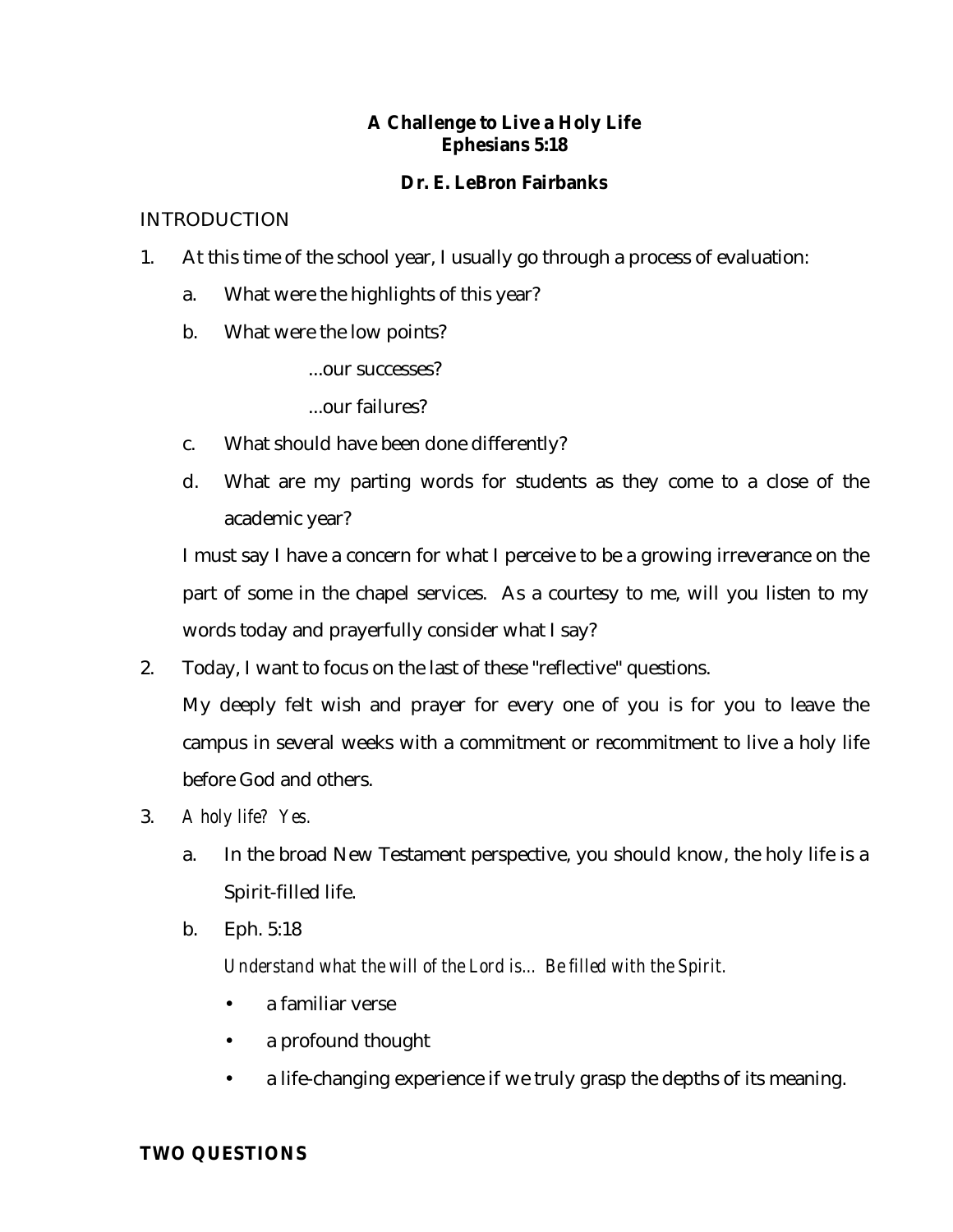#### **Question #1**

- I. What does it mean to be a Spirit-filled person?
	- A. May I be so bold as to share my personal testimony?

Something significant happened to me on January 17, 1962. I remember the date. It was revival service on our campus. I remember the speaker. I remember the person who was singing...a good friend of mine even today. In some way the service touched me. I remember going to my room that night. I made a little altar out of a box. I really believe that I was sanctified through and through that night. I came to the point of saying to God, "If I am going to be a Christian, I want to be the best Christian I can. I don't want to play games. I don't want to go halfway. Here's my life."

A passage came to me that night that has truly been my life verse. You will find the verse in Matthew 16:25, *Whoever wants to save his life will lose it, but whoever loses his life for Me will find it.*

- B. Let me be more specific. Being filled with God's Spirit means that we have entered into a vital, dynamic trust-relationship with God
	- 1. in which the Spirit of God indwells within us (takes up residence and comes to live...in us).
	- 2. In this trust relationship:
		- a. He interprets for us the Word of God He interprets for us ourselves He interprets for us our situations.
		- b. He reminds us of Jesus' words,

Teaches us new truths,

Creates in us new purposes, goals, values.

- c. He shows us our successes, our weaknesses.
- d. He deals with us individually, and collectively.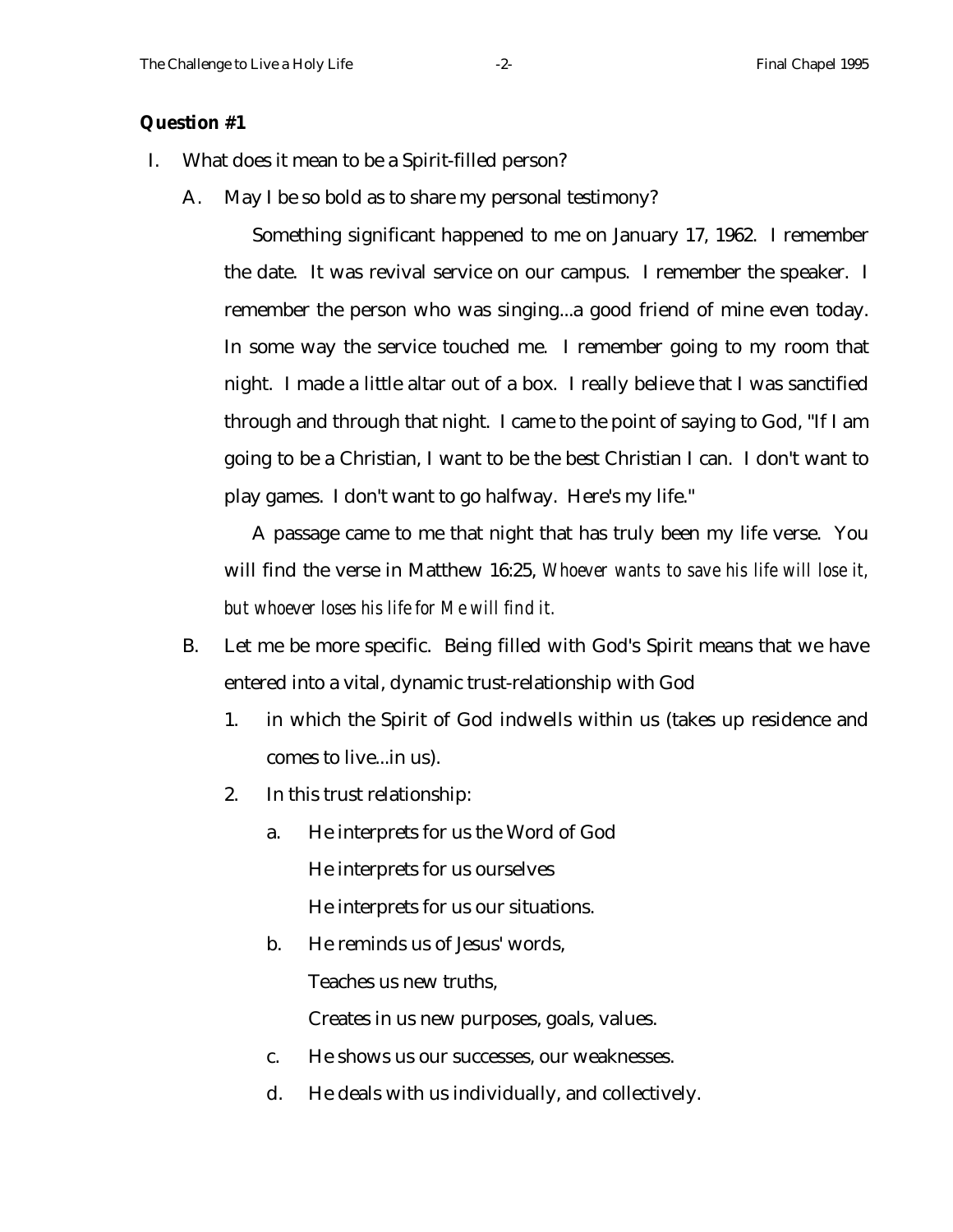- C. This vital, dynamic trust-relationship with God through His Spirit is established when we...
	- 1. ...realize our own inabilities

inadequacies,

weaknesses

failures...in our efforts toward

Christlikeness or being like Christ, and we

fully surrender,

fully consecrate,

fully give...ourselves to God.

- 2. This trust-relationship with God is established when we covenant with God to give Him our lives for use for His purposes, and for God to take responsibility for the results.
- 3. This trust-relationship with God is established when we pray from the depths of our being...

We trust you, Lord, to make us,

in Your way, in Your time,

into what You want us to be.

4. This personal trust relationship with God...

does not mean that we know all there

is to know.

does not mean we will be free from

anger, mistakes, and errors in

judgment.

and it does not mean we withdraw from the real world to live a hermit-like existence.

- 5. But this vital, dynamic trust-relationship does mean that
	- a. there is a singleness of purpose and purity of motive.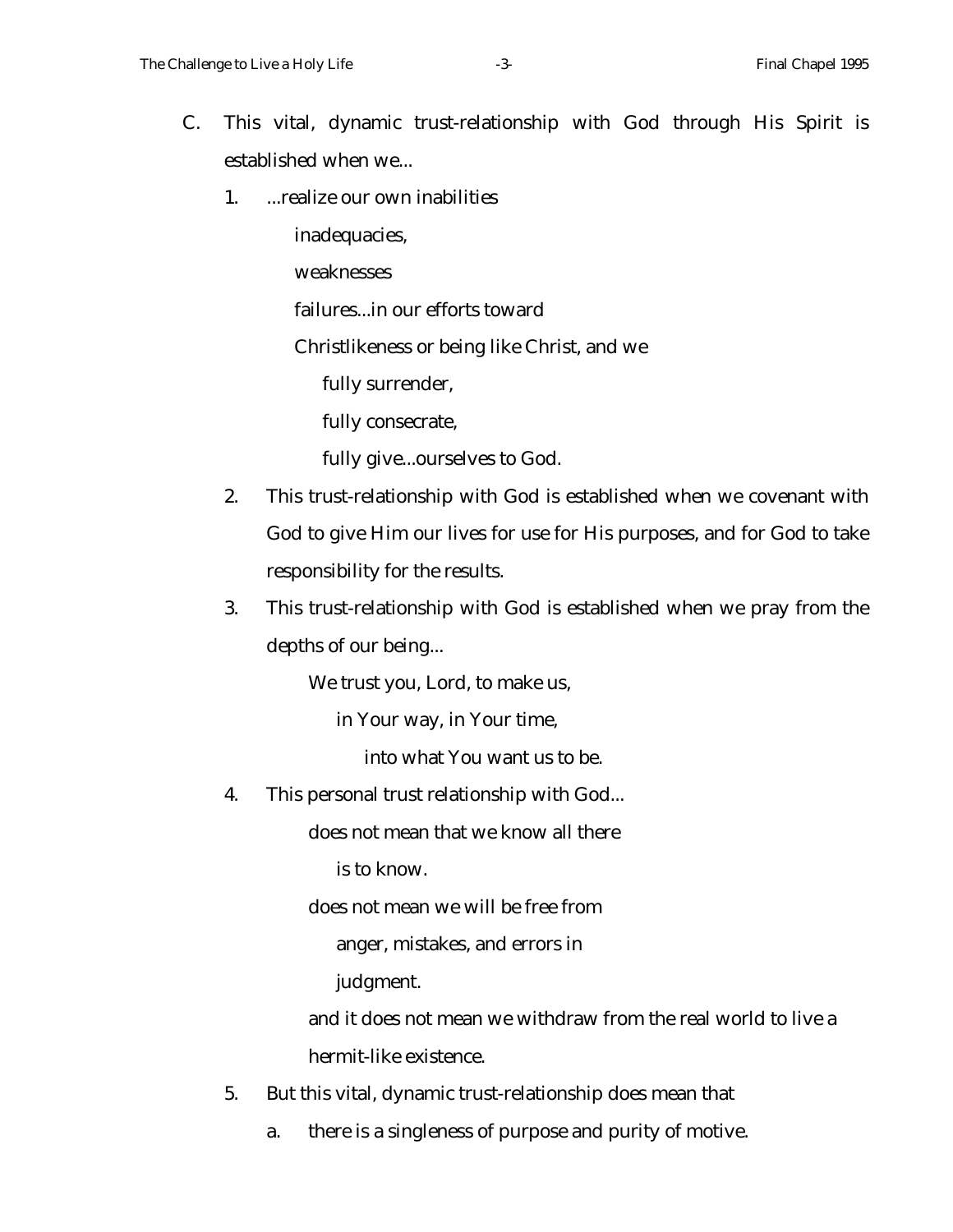b. It does mean that our plans,

priorities,

values,

responsibilities,

and hopes...are now viewed and

evaluated from God's

perspective.

- 1) Now He takes our life and cleanses it from its self-seeking, destructive motives, and points us toward a Christ-centered, holiness lifestyle.
- 2) Now the Christian is

freed,

equipped,

motivated, and

empowered to live the holy life.

- 3) For the Spirit-filled person--the Christian who has entered into this vital, dynamic trust-relationship with God-
	- a) the question now is not, *will I do His will?* The question is now *what is His will for me?*
	- b) Once this question is asked, and an answer discovered, we gladly obey.
- 6. A chorus captures this vital trust-relationship with God, through His Spirit infilling our lives:

Little by little He's changing me,

Line upon line He is changing me.

Precept upon precept until I am free,

Jesus is changing me.

Day after day He is changing me,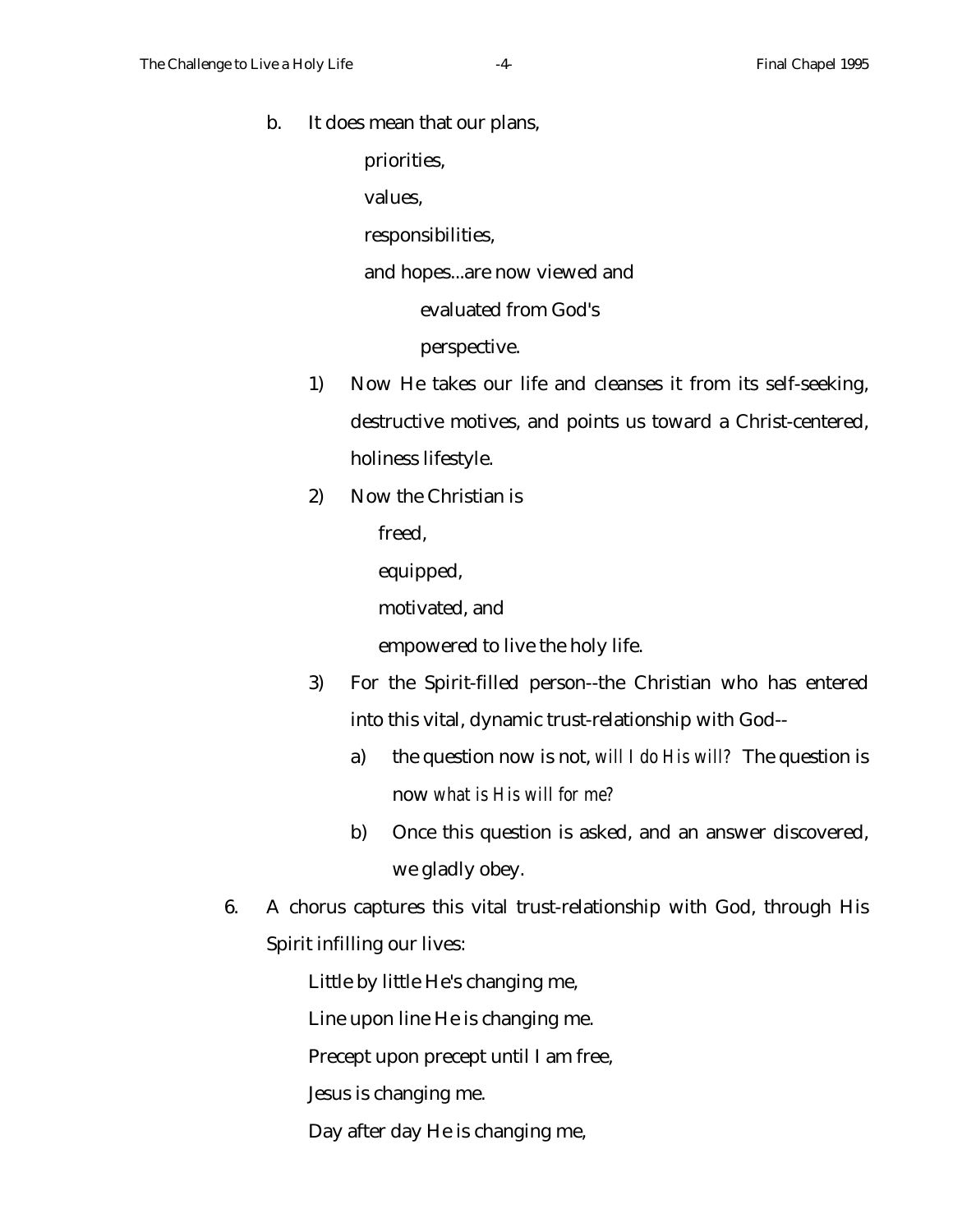In every way He is changing me.

When I am yielded He sets me free,

Jesus is changing me.

- D. In this trust relationship, the Christian gladly submits ...
	- 1. To His changes, correction, and conviction. Confession is frequent.
	- 2. He is recreating our lives, as He molds and leads us, into more fully becoming what He wants a Christian.
	- 3. As a Spirit-filled person, we continually yields our rights to God
		- a. believing He knows us better than we know ourselves
		- b. believing that He can do with us far more than we could do with ourselves.
	- 4. And, we trust Him with the results of our lives.

# **Question #2**

- II. You may ask, "How can I receive God's Spirit in His fullness? How can I become a Spirit-filled person?"
	- A. Scriptural statements about the Holy spirit and His sanctifying work tell us.
		- 1. It is our responsibility in entire sanctification to offer ourselves, to consecrate, to dedicate, to yield ourselves completely to God.
		- 2. It is God's part to take our total offering -

to cleanse us of selfishness and pride

and empower us for service.

- 3. We must trust Him to do His part.
- B. We can be sanctified "wholly" filled with God's Spirit by radical faith in God--a vital, dynamic trust-relationship with God!
	- 1. We must be ready to:
		- a. Be completely His in our relationships, abilities,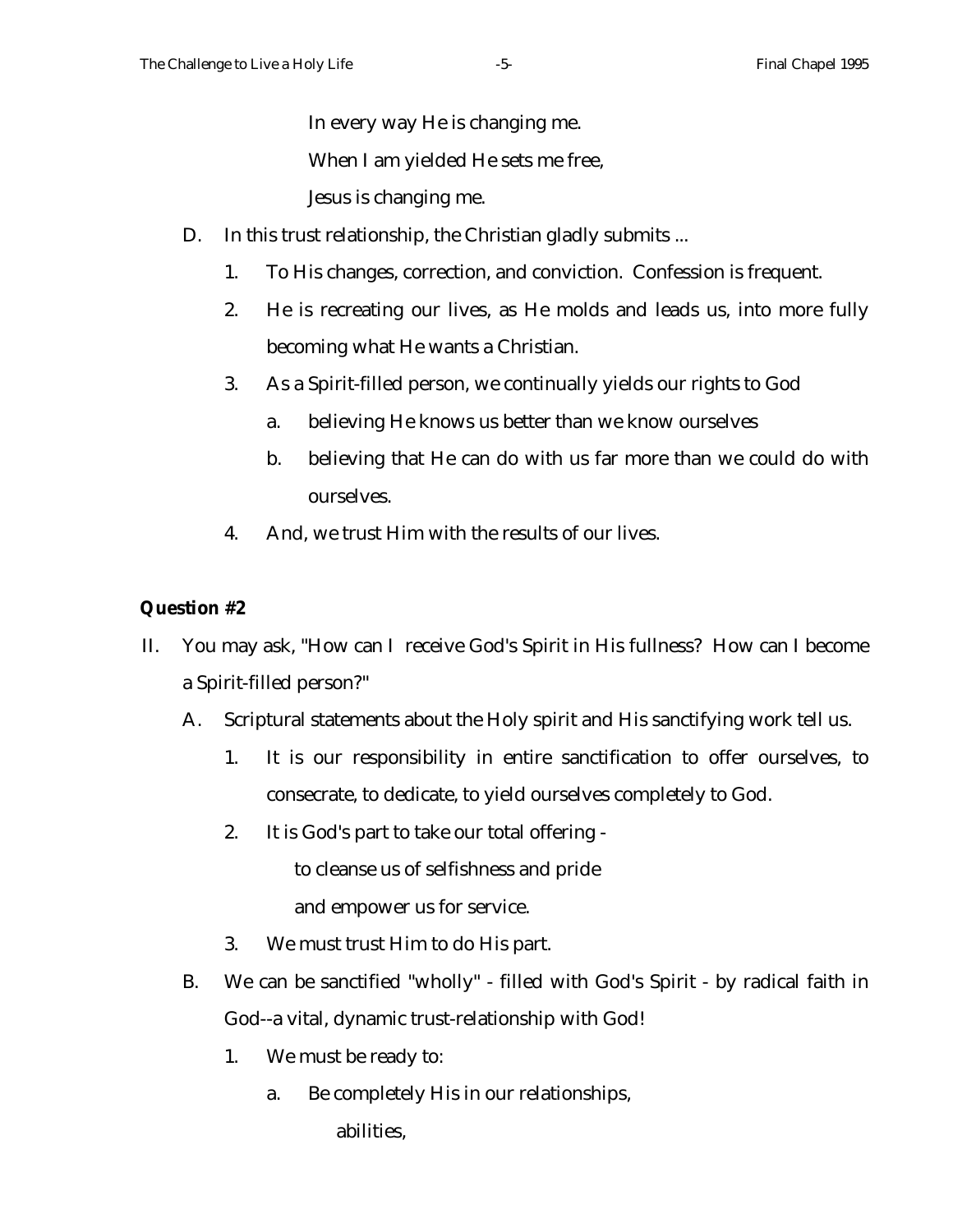priorities, and

plans.

- b. And to completely trust Him...
	- to use us as He will.
	- to place us where we will be most useful,
	- to give you the success He wants,
	- to make you more and more like Christ.
- 2. And then leave the results of our life to Him.

CONCLUSION -- Personal testimony

- A. I look back upon my few years of experience since 1962, and I think I've learned a few things about saying, "Here's my life, Lord."
	- 1. One of the things that I've learned is that saying, "Here is my life" is really a once-for-all response with daily implications.
		- I said it and I meant it for all eternity in 1962, but I've had to come back and say it again as new issues have come across my path, and as different people have confronted me with questions and situations never before encountered.
		- Every decision, however, has been pursued from the point of view of God's will. I've not always known God's will. I have not always known God's way. But the answer was already made once I discerned His will and His way. It would be "Yes, Lord. My life is yours."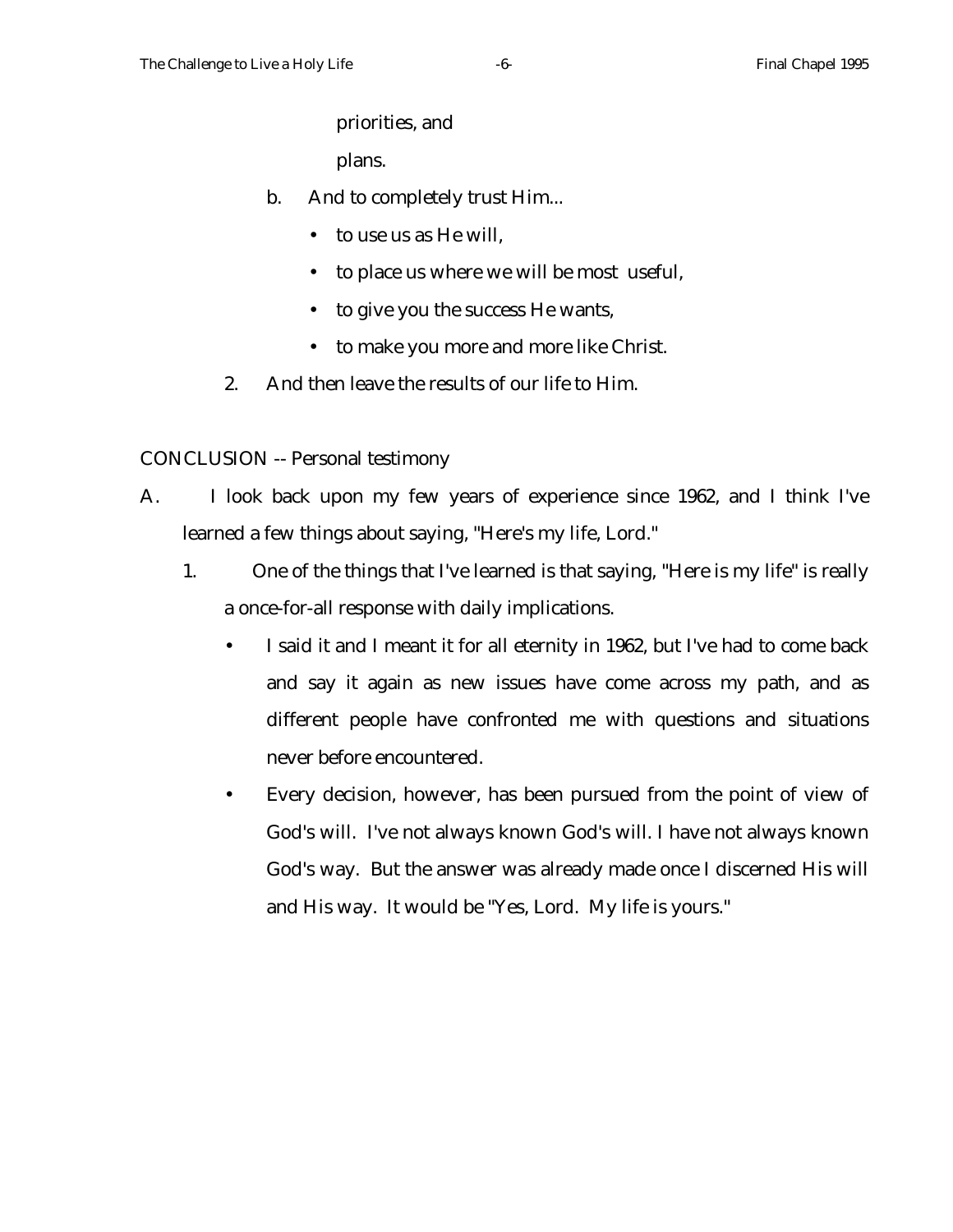- 2. I've also discovered that God's way is much more beautiful that any way I could have mapped out by myself. I could have never planned my life the way it's unfolded.
	- I remember reading a career book in the ninth grade about being an airplane mechanic. that was the direction I was going and could have enjoyed it, I'm sure.
	- But when I really began to allow God to lead and to guide and I began to be responsive to His promptings in my life, His paths have led me in ways that I could not even conceive of when I said the simple, if not naive, "Here's my life, Lord."
- 3. I've also come to understand that my response did not mean that I had to become a cross-cultural missionary and go around the world.
	- I think some people feel that if they really enter into this vital, dynamic trust-relationship with God, and give up their right to chart their own course, the only way to prove their commitment is to go around the world. But that is not true.
	- God calls you to go around the corner, or around the block, to a nearby city, or maybe to become actively involved in this community.
	- And in your obedience you will experience the same dimension of meaning and purpose as I have experienced.

B. Filipinos are very poor people economically. Filipino Christians are beautiful people. I'll always love them.

They have a song which they sang and they sang it with joy even after a typhoon. They were beautiful as they sang the little chorus, *I'll say yes, Lord, yes, I will trust you and obey. When the Spirit speaks to me, with my whole heart I'll agree, and my answer will be yes, Lord, yes.*